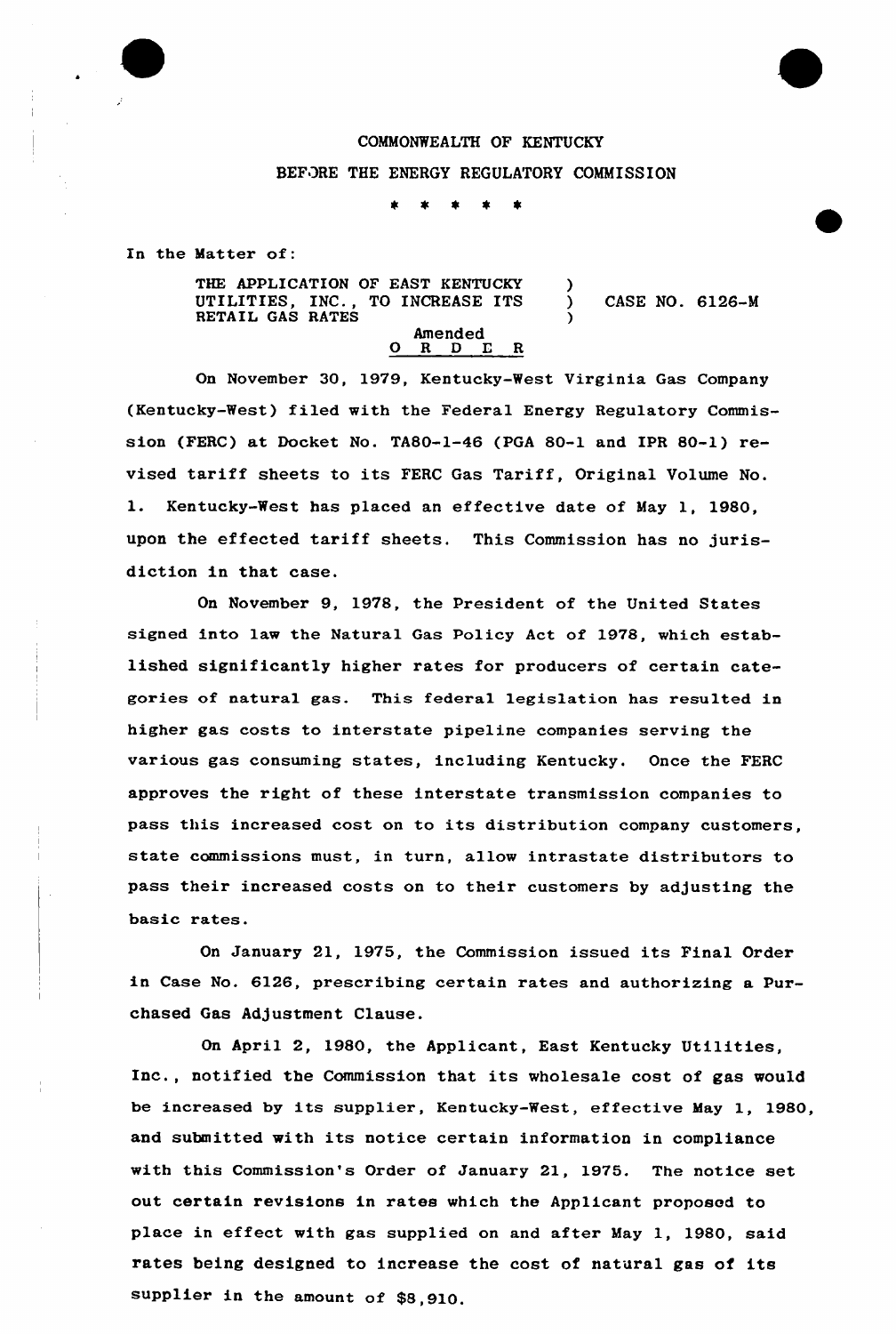The Commission after consideration of the information filed by the Applicant in this matter and being fully advised is of the opinion and finds:

1. The Commission has long stated (in writing to FERC) its opposition to the procedures and regulations used by the Federal Energy Regulatory agency in approving these supplier increases. We continue to be opposed and are continuing to seek alternative ways to overcome the regulatory inequities which have such a direct impact on the retail consumers.

2. The Federal Energy Regulatory Commission approval of a wholesale rate increase to a Kentucky gas retailer requires approval of the Commission of rates that will permit the Kentucky utility to adjust its customer charges to reflect the added purchase cost, or alternately the utility must absorb the added cost. We are of the opinion that failure to allow this increase to be passed through to its retail consumers on <sup>a</sup> timely basis would be unjust to the Company and would ultimately result in higher rates to their consumers in any event.

3. when the FERc "accepts" Kentucky-west's filing and makes it effective, Kentucky-West will begin charging the Applicant the new rates. This order cannot be implemented until and unless this occurs.

4. That the Applicant's supplier, Kentucky-West on November 30, 1979, filed with the FERC for increased rates to become effective May 1, 1980, and that the increase sought by the Applicant reflects Transmission's rates as so filed.

5. That the Commission should allow the Applicant to place into effect, subject to refund, the rates set out in Appendix "A" as soon as the Kentucky-West filing is made effective by FERC.

6. That the Applicant's adjustment in rates under the Purchased Gas Adjustment Clause approved by the Commission in its Order in Case No. 6l26 dated January 2l, 1975, is fair, just and reasonable, in the public interest and should be effective with gas supplied on and after the date the increased cost of wholesale gas becomes effective.

 $-2-$ 

 $\frac{1}{2}$  ,  $\frac{1}{2}$  ,  $\frac{1}{2}$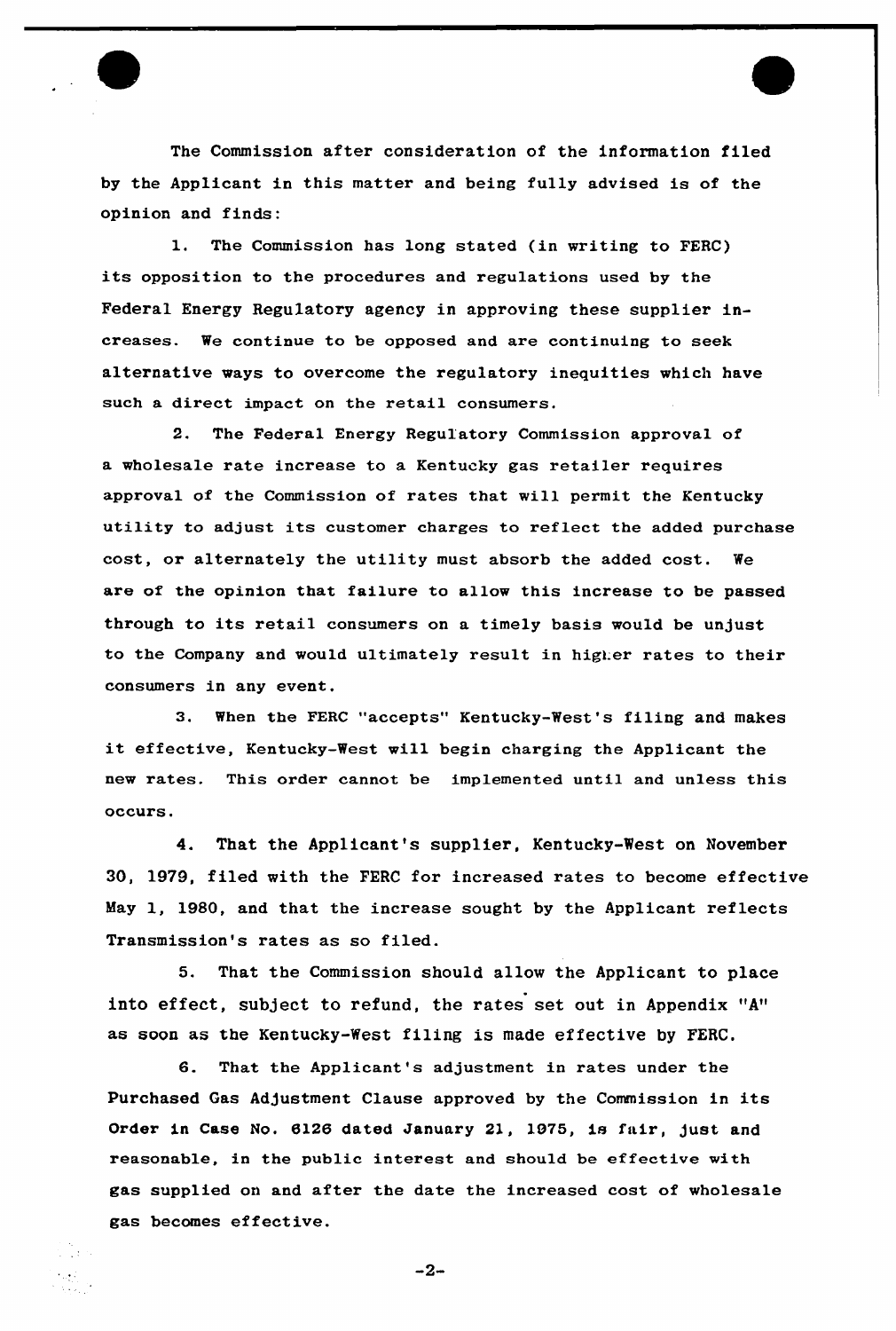IT IS THEREFORE ORDERED that said purchased Gas Adjustment sought by the Applicant and adjusted as aforesaid mentioned be and the same is hereby approved, as set out in Appendix "A" attached hereto and made a part hereof, to be effective subject to refund, with gas supplied on and after the date the increased cost of wholesale gas becomes effective ("acceptance" by FERC).

IT IS FURTHER ORDERED that for the purpose of the future Application of the Purchased Gas Adjustment Clause of Applicant the Base Rate for purchased gas shall be:

**Commodity** 

Kentucky-West Virginia Gas Company 1.5483¢/dth

IT IS FURTHER ORDERED that East Kentucky Utilities, Inc., shall maintain its records in such manner as will enable it, or the Commission, or any of its customers, to determine the amounts to be refunded and to whom due in the event a refund is ordered by the Commission.

IT IS FURTHER ORDERED that within thirty (30) days after the date of this Order, Applicant shall file with this Commission its revised tariff sheets setting out the rates approved herein.

IT IS FURTHER ORDERED that the information furnished this Commission by Applicant on April 2, 1980, constitutes full compliance with the Commission's requirements and Order in Case No. 6126, and any other information ordinari1y required to be filed under the Commission's regulations is hereby waived.

Done at Frankfort, Kentucky, this 28th day of April, 1980.

ENERGY REGULATORY COMMISSION For the Commission

ATTEST:

**Secretary**